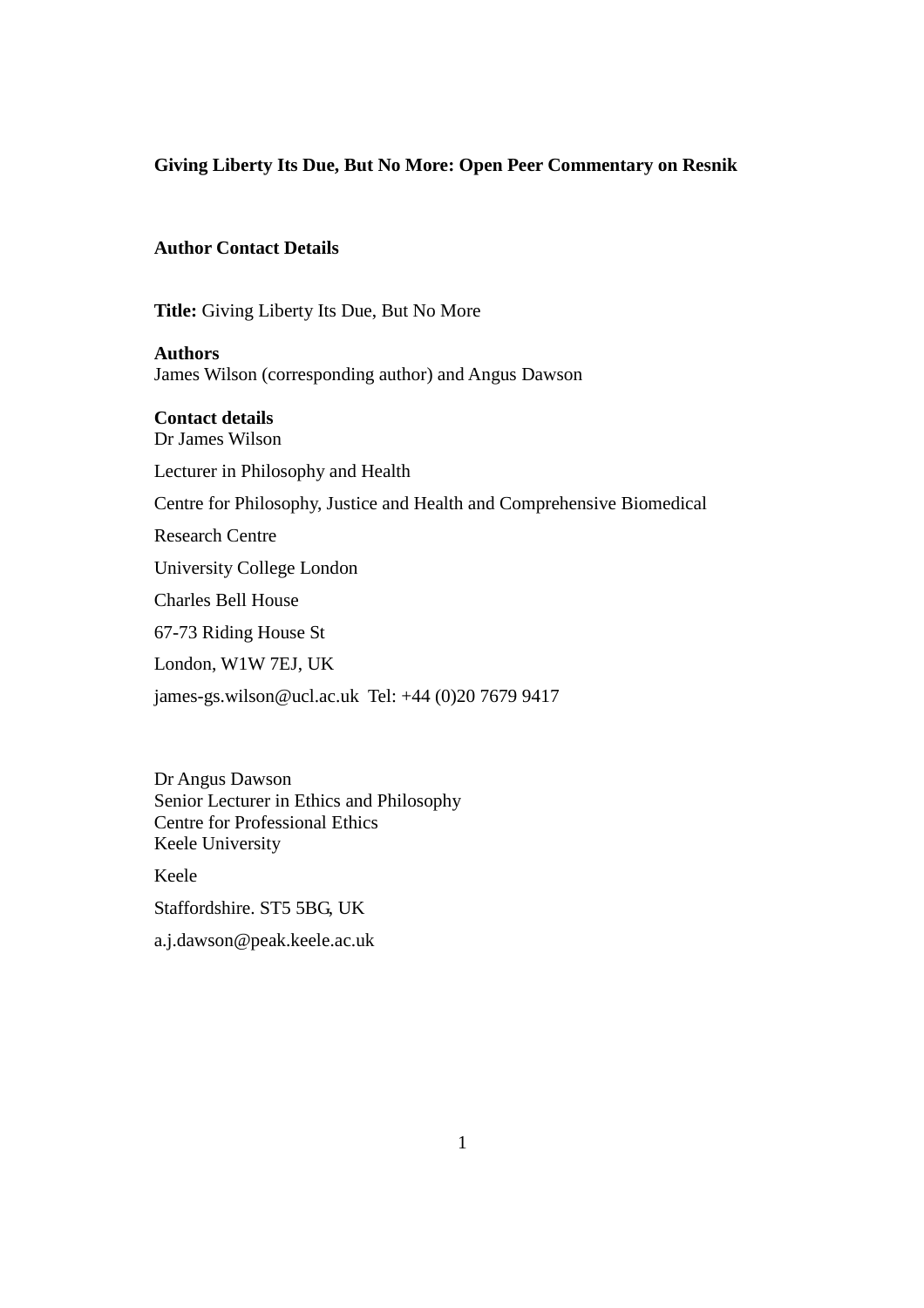# **Giving Liberty Its Due, But No More: Trans Fats, Liberty and Public Health**

American Journal of Bioethics **10**(3):34-36 2010

Dr James Wilson (corresponding author) and Dr Angus Dawson

Abstract: *Resnik's argument relies upon an undefended and unjustified overvaluation of liberty. First, he overlooks some important arguments in favour of restrictions to liberty, and his consideration of the two he does review is unfair; second his account grossly overestimates the autonomy of our food choices; and lastly his mechanism for balancing liberty against other concerns involves an illicit double counting of the weight of individual liberty.*

Resnik argues that banning trans fats (TFs) from restaurants is unjustifiable at the present time as it is too restrictive of human freedom. We agree with Resnik that liberty is an important value, one that ought to be protected and promoted. However, his argument relies upon an undefended and unjustified overvaluation of liberty. First, he overlooks some important arguments in favour of restrictions to liberty, and his consideration of the two he does review is unfair; second his account grossly overestimates the autonomy of our food choices; and lastly his mechanism for balancing liberty against other concerns involves an illicit double counting of the weight of individual liberty.

## **1. Resnik on banning Trans Fats**

Resnik considers only two arguments in favour of banning TFs, both of which he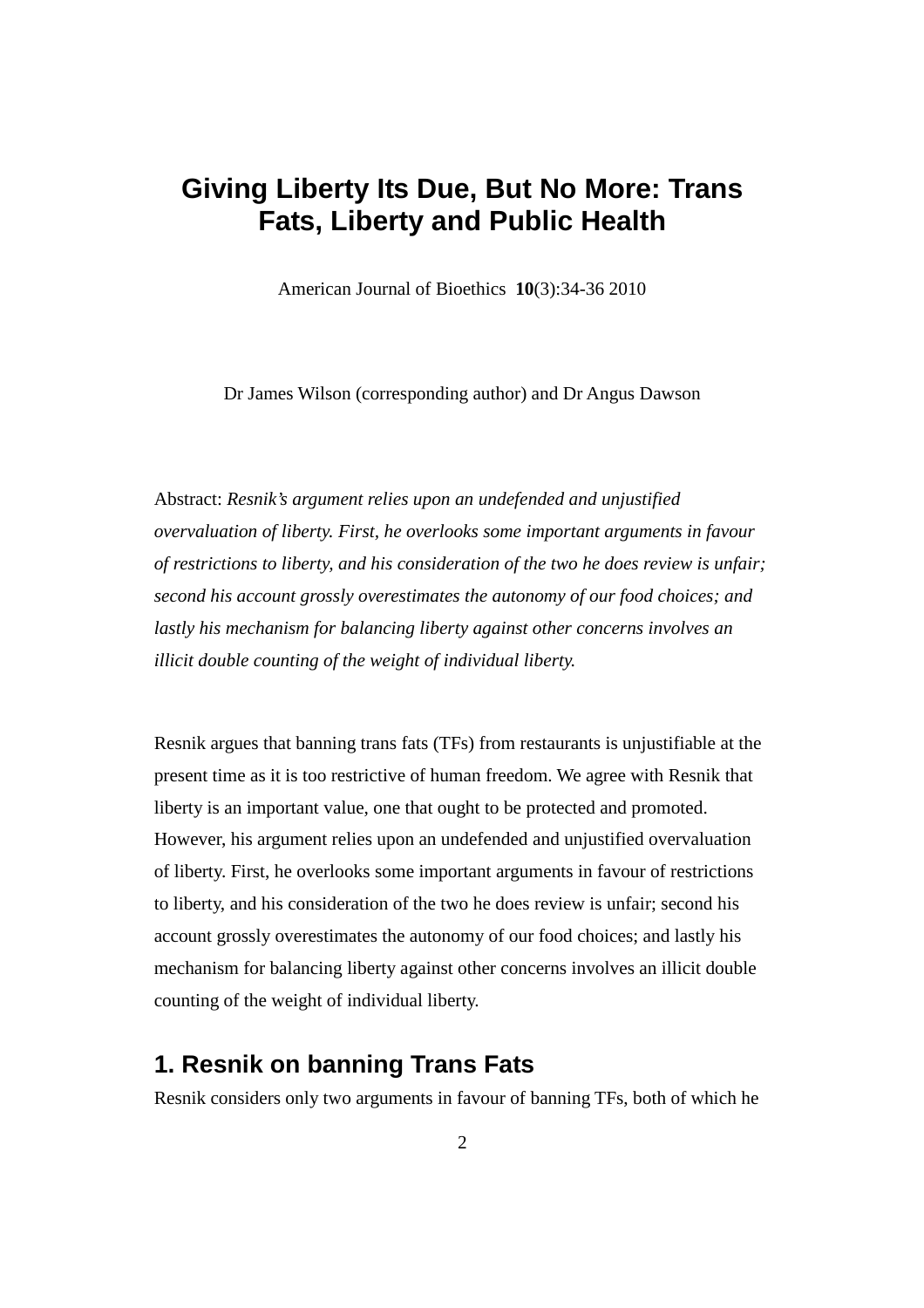describes as consequentialist in form: TF bans promote public health, and a ban would bring about economic cost savings. He claims that these are the 'main' arguments in favour of a ban, but provides no reasons for this claim.

Resnik responds to the first argument by pointing out that we have made mistakes in food policy in the past. It is true that regulation – in the case of food as elsewhere – frequently fails to achieve a desired goal. However, this is a general problem with regulation, and we have no reason to think that decisions about the regulation of TFs are any more uncertain than anything else. It is important to note that there are also costs to *not* regulating: if a foodstuff is in fact dangerous, delaying regulating it on the grounds of uncertainty about the exact effects of a ban will mean people will, *with certainty*, be harmed unnecessarily. Given the empirical facts as presented by Resnik himself there is a strong argument for action in this case.

Resnik's response to his second 'main' argument, the economic justification for intervention, is to suggest that the projected cost saving are dubious. We agree that the calculations here are complex and contentious. However, Resnik is hardly fair. Whilst costs *may* provide grounds for a ban, no one (to our knowledge) relies purely upon health cost-savings as an argument for banning TFs. Costs are of course relevant, but policy is not, and ought not to be, based on appeal to cost savings alone. Benefits (and other moral considerations) also need to be weighed in deliberations about policy. If this is done, even if economic costs of a TF ban are higher, there may still be good reasons to act.

More generally, Resnik seems to presuppose that consequentialist grounds will provide the main support for public health regulation. This has two problems. First, it is not true. The most common arguments in favour of a ban are actually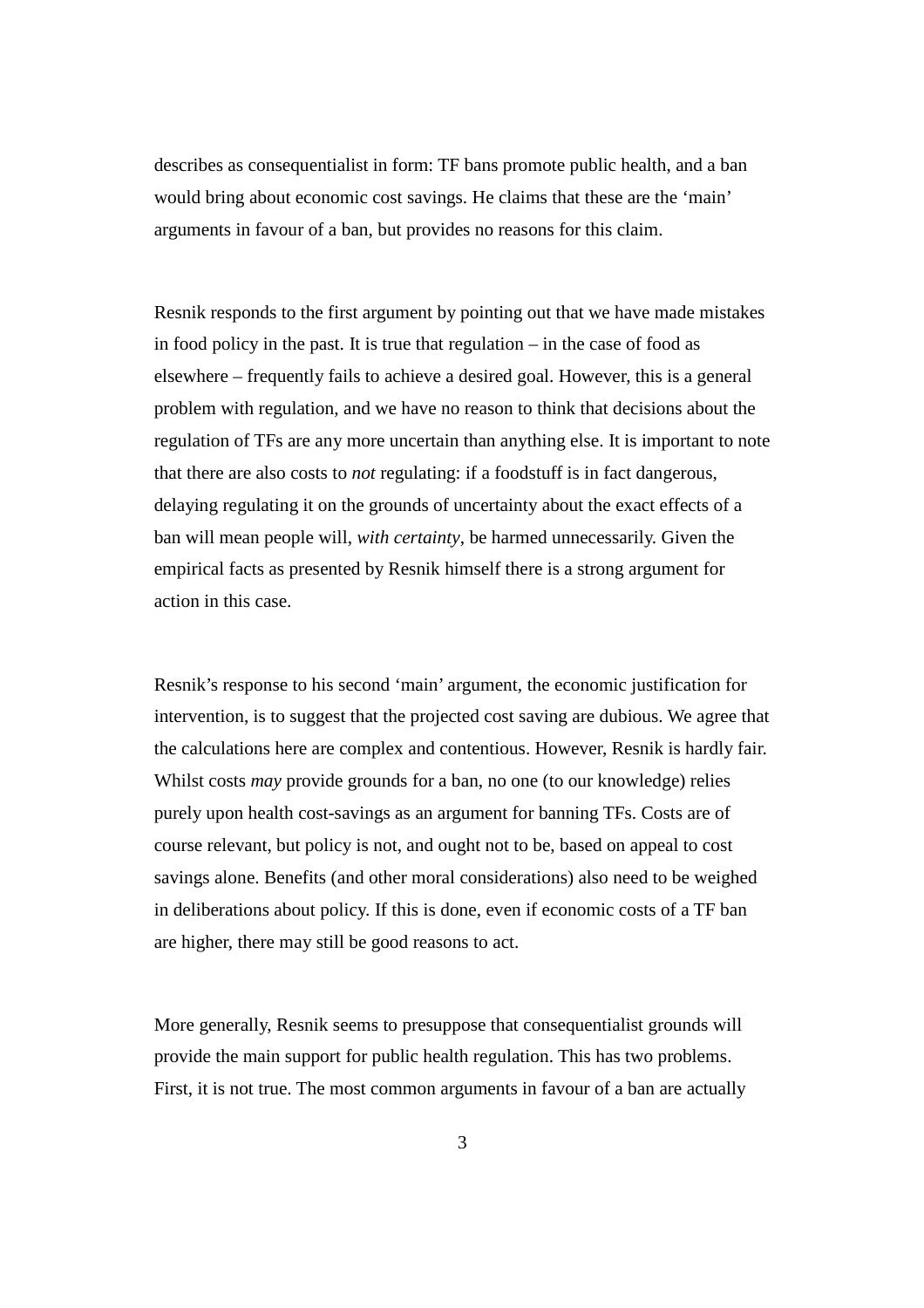based around harm prevention and reduction (reasons that have bite at both the individual and population level). Whilst these reasons may be considered by a consequentialist, you don't need to be a consequentialist to see their importance. Second, there are also recognisably rights-based justifications for public health regulations. On such views, the state has an obligation to take reasonable steps to protect its citizens from various types of risk to their health, and citizens are wronged *as individuals* if the state fails to do this. Such a moral view is implicit in the claim – signed up to by the vast majority of countries – that there is a human right to the highest attainable standard of heath. (CESCR 2000) This type of view would have been important for Resnik to consider, as it implies that it is not just incursions into liberty that we must be able to justify to each individual whose liberty is infringed, but also failures to remove threats to health from the environment.

### **2. Choices to eat unhealthy food**

Many people do have preferences for unhealthy food. But at the same time many people have preferences for an environment in which the food that is easily available for them to buy is healthy. Hence, the first thing to notice here is that *whichever* way we choose to regulate (or refuse to regulate) TFs will involve overriding the autonomous preferences of some citizens. Making policy decisions in circumstances of such disagreement is difficult, but there is no good reason to presume that inaction *per se* is to be preferred (Grill 2009).

How should we interpret choices to eat unhealthy food? Presumably unhealthy foods are rarely considered worthy of choice simply for the reason that they are unhealthy: they are generally chosen *in spite* of the fact that they are unhealthy. Some choices for unhealthy foods are autonomous – choices which are in line with what the person would choose if they were deciding lucidly given their deepest values. Other choices for unhealthy food are not autonomous – for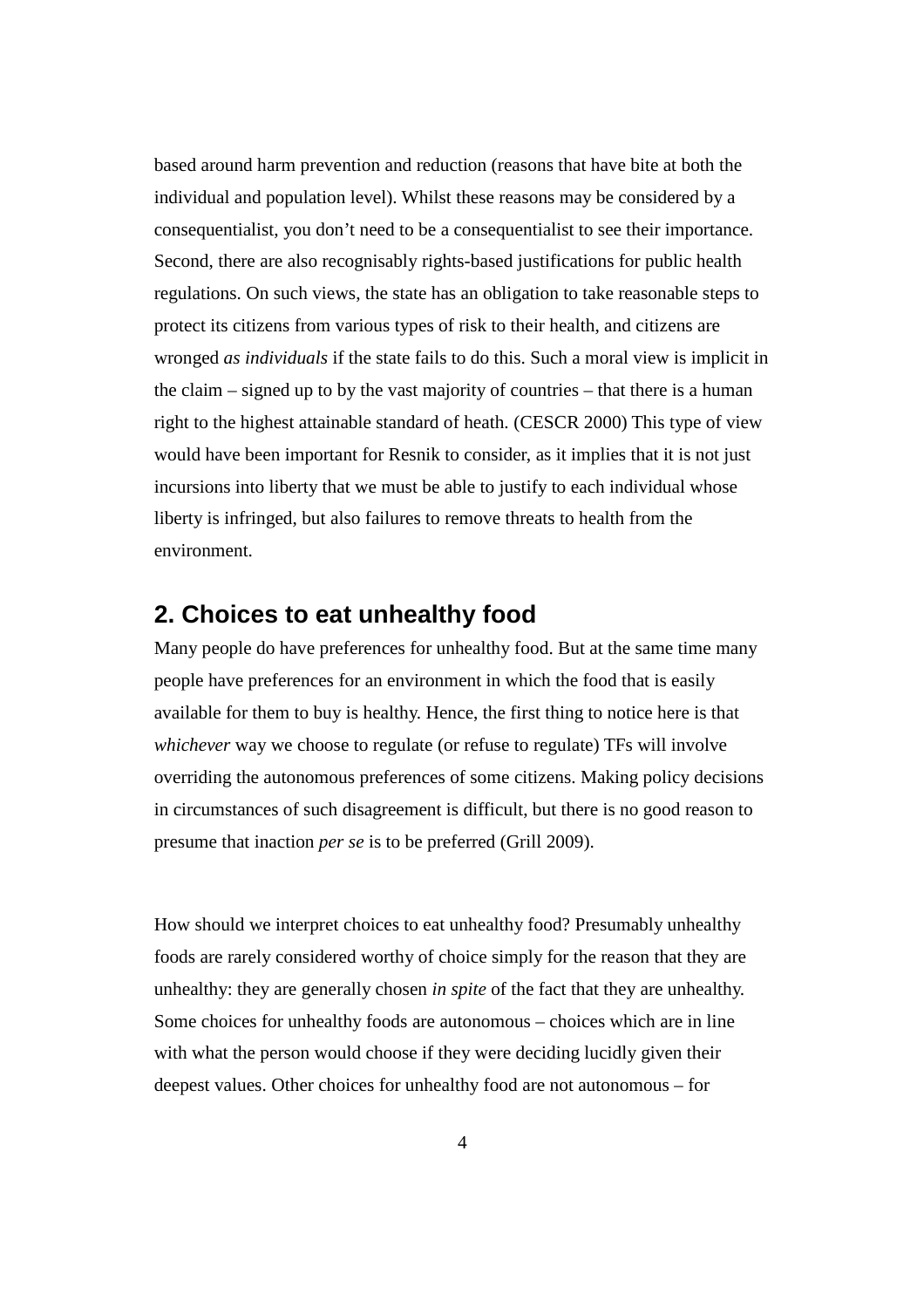example where someone is unaware of the risks of TFs, or discounts the risks of future coronary heart disease in a way they would on closer reflection think irrational. Where possible, it is certainly worth trying to address this epistemic deficit by providing relevant information and labelling.

However, it is naive to believe that this alone will address the problem, as our choices about food rarely attain an adequate level of autonomy. Empirical studies draw attention to the power of social and cultural influences upon our choices as well as the role of non-rational situational influences (Mulvaney-Day and Womack 2009). It follows that where we regulate to help ensure that the food people eat is healthy, we will rarely be overriding preferences which are adequately autonomous. So even where the intention of food regulation is paternalistic, this may well be justifiable (Nys 2008). Moreover, the people who are most likely to come to harm through the liberty to eat TFs are those who are already badly off. Hence, pace Resnik, giving citizens the liberty to choose things that we have reason to think bad for them will tend to exacerbate inequality (Arneson 2005).

### **3. Weighing Liberty Against Health**

Resnik argues that we should weigh liberty against public health according to the principles for public health regulation that Childress et al. (2002) lay out, namely: effectiveness, proportionality, necessity, least infringement, and public justification. Resnik allows that banning TFs from restaurants would be effective, proportional, and could be publicly justified. However, he argues that such a ban is nonetheless currently illegitimate because it would not meet either the criterion of necessity or the criterion of the least restrictive alternative. TF bans fail to comply with these criteria, he argues, because there are other less restrictive measures, viz mandatory labelling and public education, which could be effective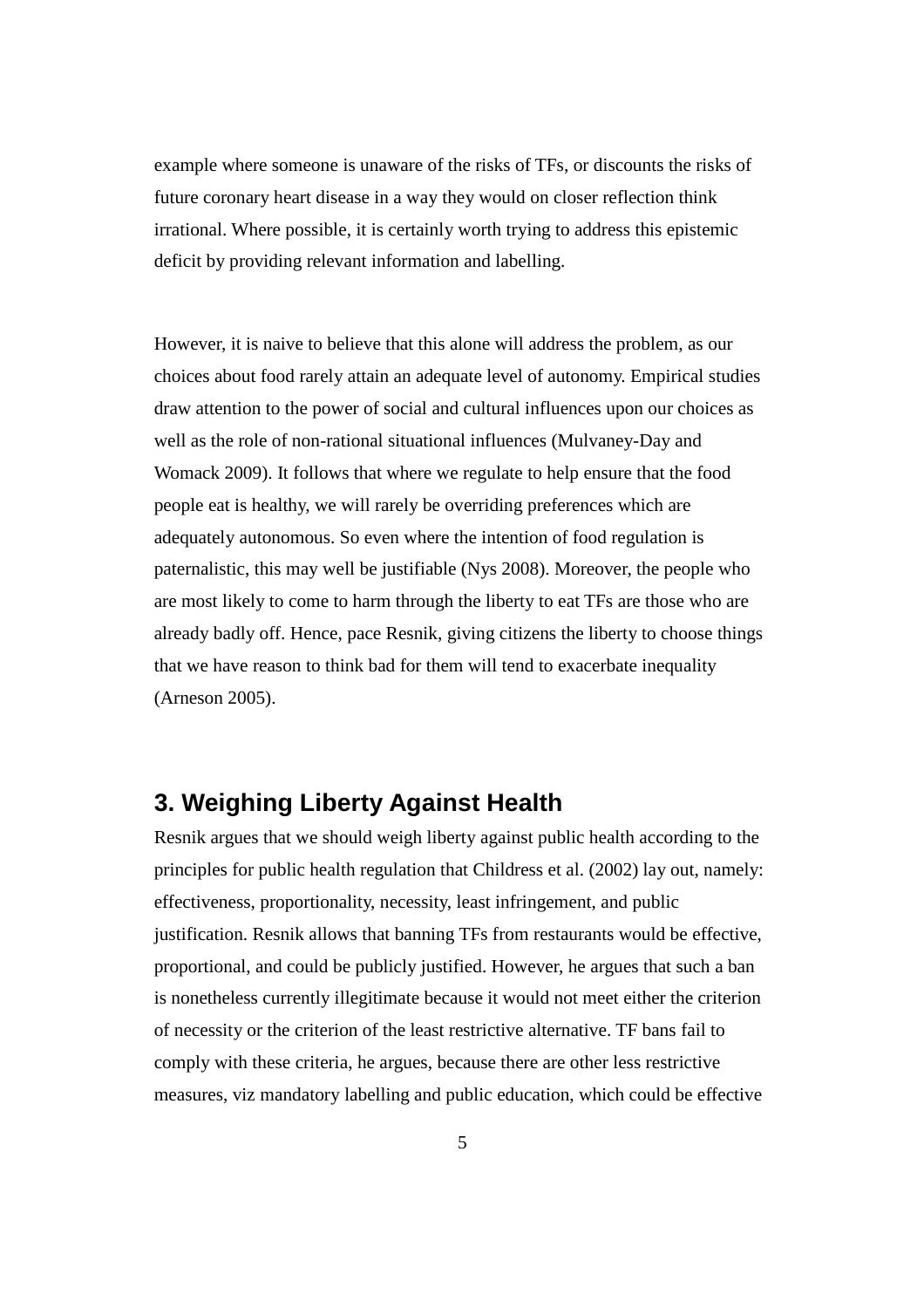in reducing TF intake, and therefore we cannot say that it is necessary to ban TFs from restaurants.

However, Resnik's argument is weak. The necessity criterion simply asks us to consider whether there are other ways of regulating a particular public health risk which have a better balance of moral benefits over moral costs. Costs to liberty are only *one* of the relevant factors. The very probable large costs to human life through waiting and seeing whether education and labelling policies are effective ways of reducing trans fat intake is also a relevant factor. Resnik provides no reason to think that the moral costs associated with these very probable deaths are smaller than those associated with the infringement of liberty.

Moreover, invoking the "principle of the least restrictive alternative" in public health regulation seems to be either almost entirely superfluous, or to involve an illicit form of double counting. If it means that we should adopt the least restrictive alternative out of the ones that have already been singled out as offering the best balance of moral benefits over moral costs, then presumably it can only operate as a tie-breaker, and so will be unable to do the work Resnik requires.<sup>1</sup> But if it is supposed to play a substantive role (as Resnik seems to imagine it will), then it seems to be clearly illicit, given that liberty has already been weighed in the balance against the other goods at the stage of working out which policies are proportional and necessary. Liberty is an important value, but it is not so important that it ought to be counted multiple times.

## **Conclusion**

We have argued that Resnik overvalues liberty in three distinct ways. First, he fails to consider some powerful arguments for thinking that the state ought to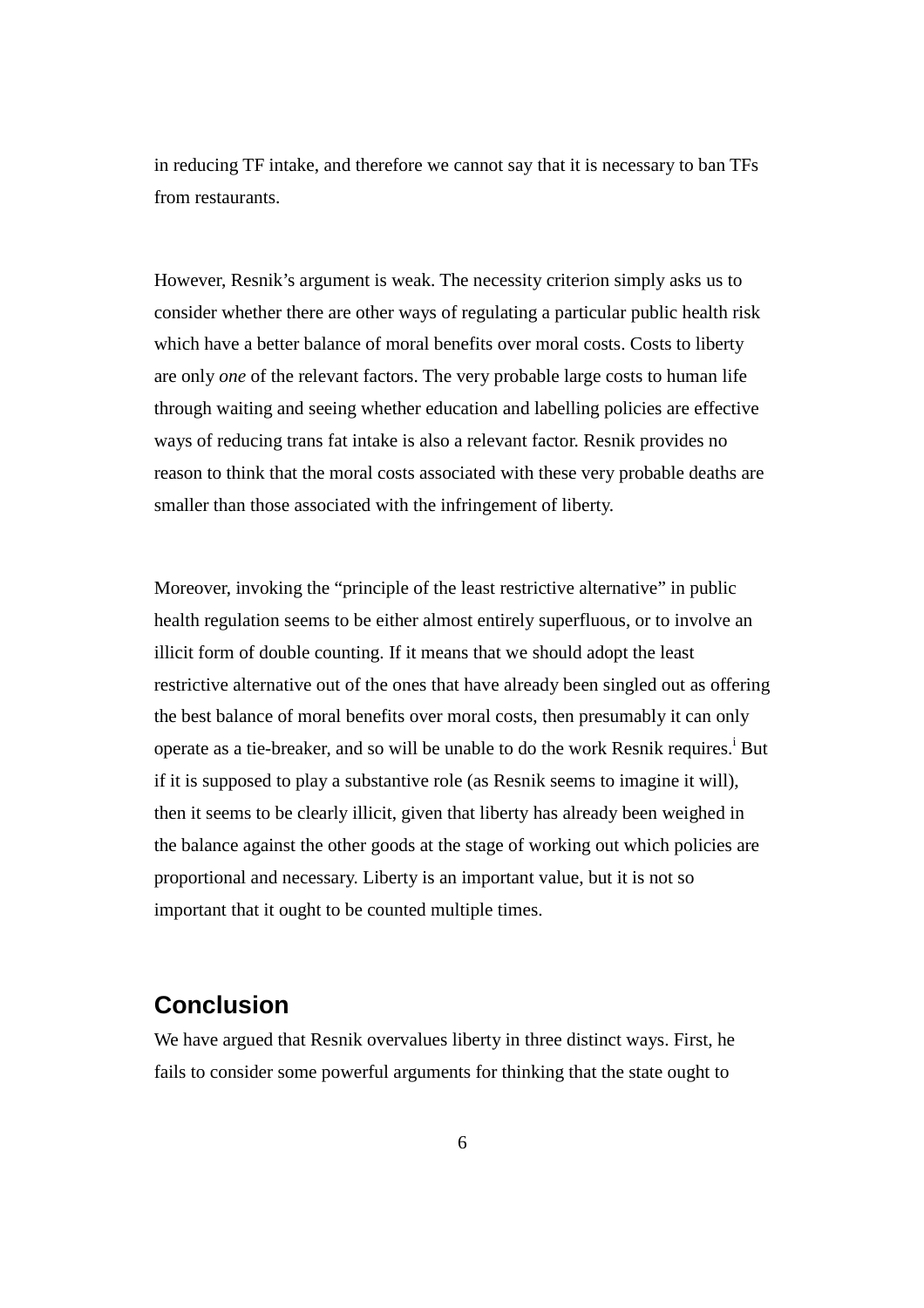intervene to create a safe environment for its citizens. Second, he overestimates the degree to which food choices are autonomous. Third, he puts his thumb on the scales when he comes to weigh liberty against protection of the health of the public. Giving liberty its due -- but no more than its due -- would allow us to adopt a more sensible policy, in which we ought to weigh the liberty to eat TFs less heavily than the protection of thousands from early death through a simple intervention that no member of the public will even notice.

## **References**

i

Arneson, R. 2005. Joel Feinberg and the Justification of Hard Paternalism. *Legal Theory* 11: 259-284.

Childress, JF., Faden, RR., Gaare, RD., Gostin, LO., Kahn, J., Bonnie, RJ., Kass, NE., Mastroianni, AC., Moreno, JD., Nieburg, P. 2002. Public Health Ethics: Mapping the Terrain. *The Journal of Law, Medicine & Ethics* 30(2): 170-178.

Committee on Economic, Social and Cultural Rights 2000. *General Comment No. 14 (2000): The right to the highest attainable standard of health*. E/C.12/2000/4

Grill, K. 2009. Liberalism, altruism and group consent. *Public Health Ethics* 2(2): 146-157.

Mulvaney-Day, N. and Womack, CA. 2009. Obesity, Identity and Community: Leveraging Social Networks for Behavior Change in Public Health. *Public Health Ethics* 2(3): 250-260.

Nys, TRV. 2008. Paternalism in public health care. *Public Health Ethics* 1(1): 64- 72

It is also worth noting, in passing, that it is unclear why we should take liberty to be the